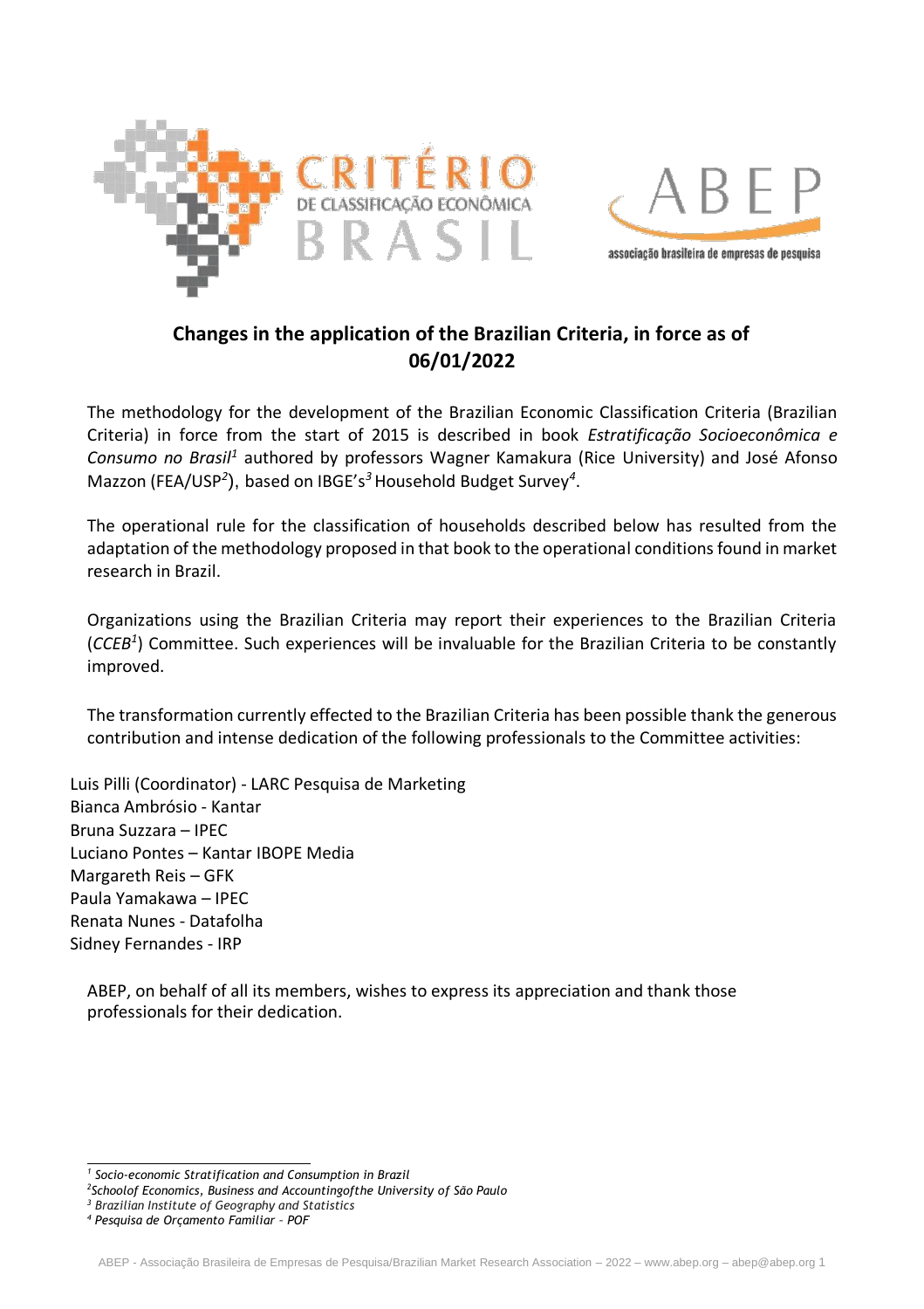## **POINTS SYSTEM**

## **Variables**

|                       | <b>Number (quantity)</b> |                |   |    |            |  |  |
|-----------------------|--------------------------|----------------|---|----|------------|--|--|
|                       |                          | 1              | 2 | 3  | $4$ or $+$ |  |  |
| Bathroom(s)           | 0                        | 3              |   | 10 | 14         |  |  |
| Domestic worker(s)    | n                        | 3              |   | 10 | 13         |  |  |
| Automobile(s)         |                          | 3              | 5 | 8  | 11         |  |  |
| Personal computers(s) |                          | 3              | 6 | 8  | 11         |  |  |
| Dishwasher(s)         | 0                        | 3              | 6 | 6  | 6          |  |  |
| Refrigerator(s)       | ŋ                        |                | 3 | 5  | 5          |  |  |
| Freezer(s)            |                          | $\overline{2}$ | 4 | 6  | 6          |  |  |
| Washing machine(s)    | ი                        | $\mathfrak{p}$ | 4 | 6  | 6          |  |  |
| DVD player(s)         | 0                        |                | 3 | 4  | 6          |  |  |
| Microwave oven(s)     | n                        | 2              | 4 | 4  | 4          |  |  |
| Motorcycle(s)         | n                        |                | 3 | 3  | 3          |  |  |
| Clothes dryer(s)      |                          | າ              |   | ว  | 2          |  |  |

## **Householder education and access to public utility services**

| <b>Householder's education</b>                            |  |
|-----------------------------------------------------------|--|
| No schooling / Incomplete Elementary School               |  |
| Elementary School Diploma / Incomplete Junior High School |  |
| Junior High School Diploma / Incomplete High School       |  |
| High School Diploma / Incomplete Higher Education         |  |
| <b>Higher Education Degree</b>                            |  |

| <b>Public Utility Services</b> |    |            |  |  |  |
|--------------------------------|----|------------|--|--|--|
|                                | N٥ | <b>Yes</b> |  |  |  |
| Piped water                    |    |            |  |  |  |
| Paved street                   |    |            |  |  |  |

## **Social class distribution**

Size estimations for the updated strata pertain to Total Brazil and the results in the Macro Regions, in addition to the total of the 9 Metropolitan Regions (MRs) and the results in each RM (Porto Alegre, Curitiba, São Paulo, Rio de Janeiro, Belo Horizonte, Brasília, Salvador, Recife, and Fortaleza).

Estimates for the total of Brazil and macro-regions are based on studies national probabilistic data from Datafolha and IPEC (base 2021). And the estimates for the 9 RMs are based on data from probabilistic studies from Kantar IBOPE Media (base 2021).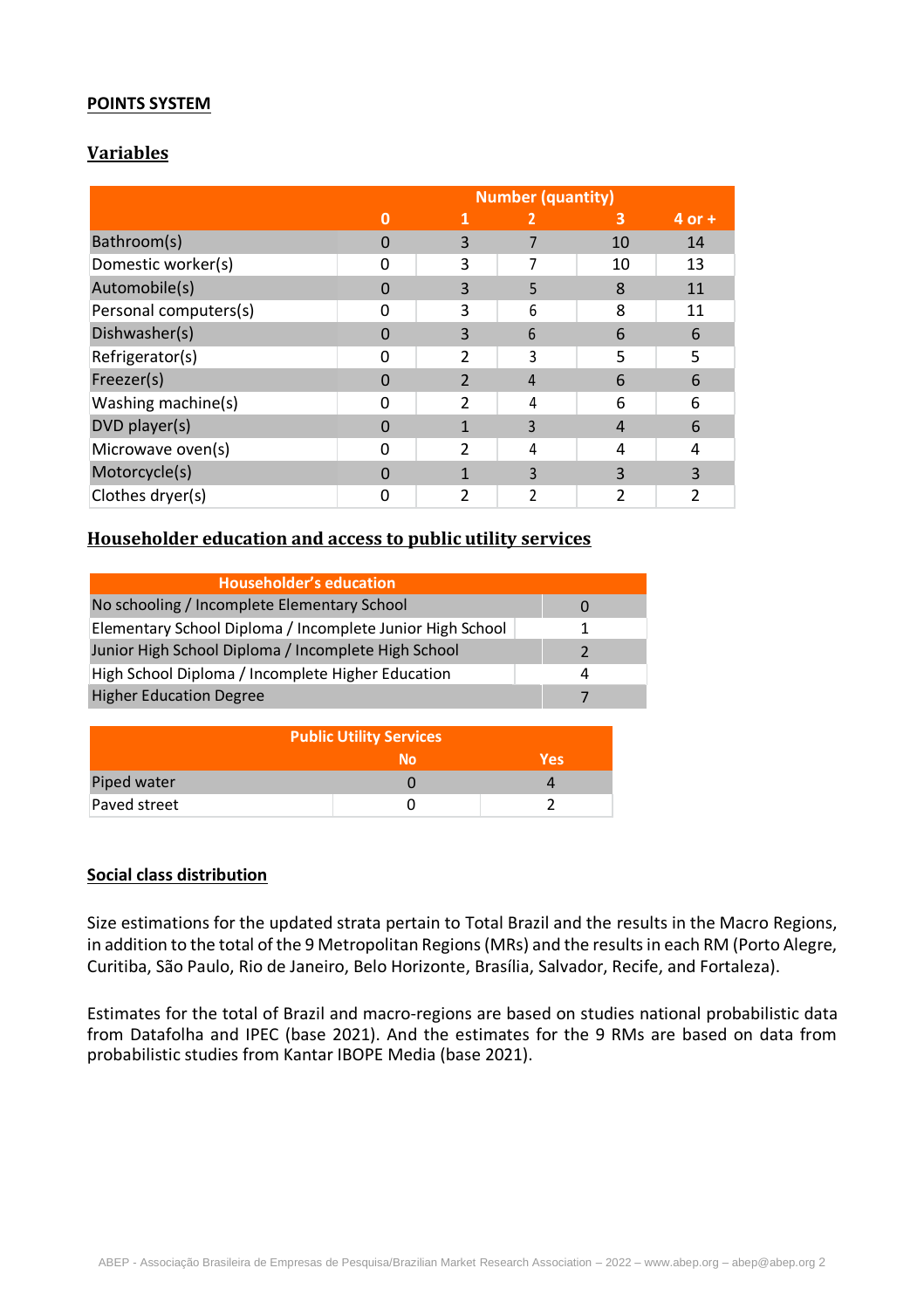| <b>SEL</b>  | <b>Brazil</b> | <b>Southeast</b> | <b>South</b> | <b>Northeast</b> | <b>Midwest</b> | <b>North</b> |
|-------------|---------------|------------------|--------------|------------------|----------------|--------------|
| $1 - A$     | 2.9%          | 3.6%             | 3.1%         | 1.3%             | 4.8%           | 1.4%         |
| $2 - B1$    | 5.1%          | 6.4%             | 6.2%         | 2.8%             | 5.9%           | 2.3%         |
| $3 - B2$    | 16.7%         | 20.9%            | 20.5%        | 9.2%             | 18.3%          | 9.6%         |
| $4 - C1$    | 21.0%         | 24.2%            | 25.3%        | 14.7%            | 22.3%          | 15.7%        |
| $5 - C2$    | 26.4%         | 26.4%            | 26.7%        | 25.7%            | 27.6%          | 26.9%        |
| $6 - D - E$ | 27.9%         | 18.5%            | 18.2%        | 46.3%            | 21.1%          | 44.1%        |
| Total       | 100,00%       | 100,00%          | 100,00%      | 100,00%          | 100,00%        | 100,00%      |

| <b>SEL</b> | 9 MRs  | <b>POA</b> | <b>CWB</b> | <b>SP</b> | <b>RJ</b> | <b>BH</b> | <b>BSB</b> | <b>SSA</b> | <b>REC</b> | <b>FOR</b> |
|------------|--------|------------|------------|-----------|-----------|-----------|------------|------------|------------|------------|
| $1 - A$    | 6.7%   | 7.2%       | 8.4%       | 6.7%      | 4.8%      | 8.1%      | 16.6%      | 4.6%       | 2.4%       | 3.8%       |
| $2 - B1$   | 8.0%   | 10.8%      | 11.4%      | 9.2%      | 5.4%      | 7.6%      | 11.9%      | 5.3%       | 6.5%       | 4.5%       |
| $3 - B2$   | 21.0%  | 21.8%      | 26.4%      | 25.8%     | 18.2%     | 20.6%     | 25.3%      | 15.5%      | 13.1%      | 16.0%      |
| $4 - C1$   | 21.4%  | 23.7%      | 22.3%      | 25.5%     | 20.5%     | 22.2%     | 18.5%      | 17.6%      | 17.3%      | 17.9%      |
| $5 - C2$   | 24.3%  | 22.1%      | 22.0%      | 23.0%     | 28.0%     | 25.1%     | 18.4%      | 25.1%      | 28.0%      | 24.9%      |
| $6 - D-E$  | 18.6%  | 14.4%      | 9.5%       | 9.8%      | 23.1%     | 16.4%     | 9.3%       | 31.9%      | 32.7%      | 32.,9%     |
| total      | 100,0% | 100,0%     | 100,0%     | 100,0%    | 100.0%    | 100,0%    | 100,0%     | 100,0%     | 100,0%     | 100,0%     |

## **Brazilian Criteria Thresholds**

| <b>SEL</b> | <b>Points</b> |
|------------|---------------|
| $1 - A$    | $45 - 100$    |
| 2 - B1     | $38 - 44$     |
| 3 - B2     | $29 - 37$     |
| 4 - C1     | $23 - 28$     |
| 5 - C2     | $17 - 22$     |
| 6 - DE     | $0 - 16$      |

## **Average Household Income Estimation for the strata in the Brazilian Criteria**

Below are the monthly household income estimations for the social-economic strata. The amounts are based on Year 2021 Continuous National Household Sample Survey (PNADC<sup>5</sup>) and represent approximations of the amounts that may be obtained in samples for market research, media research, and opinion polls. Experience demonstrates that the variance observed in responses to the question concerning income is very high, with remarkable income overlaps across socialeconomic levels. Such means the income question is not an efficient estimator for social-economic levels, and does not replace or complement the questionnaire suggested below.

The purpose of disclosing this information is to give an idea of the characteristics of the socialeconomic strata resulting from the application of the Brazilian Criteria.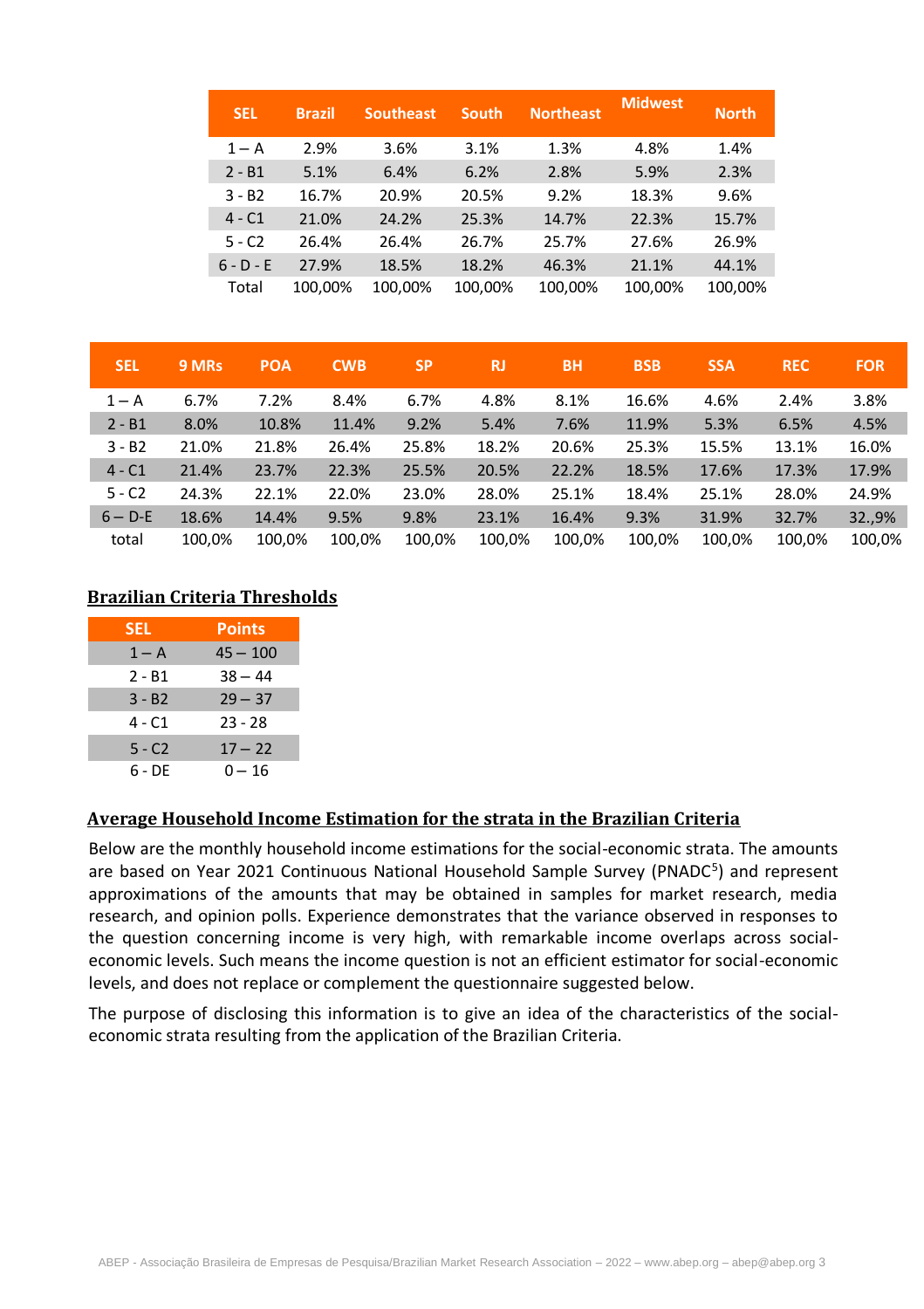|                | Social Economic Stratum Average Household Income |
|----------------|--------------------------------------------------|
| A              | 21.826,74                                        |
| <b>B1</b>      | 10.361,48                                        |
| <b>B2</b>      | 5.755,23                                         |
| C <sub>1</sub> | 3.276,76                                         |
| C <sub>2</sub> | 1.965,87                                         |
| DE             | 900,60                                           |
| <b>TOTAL</b>   | 3.383,06                                         |

*<sup>5</sup> Pesquisa Nacional por Amostra de Domicílios Contínua*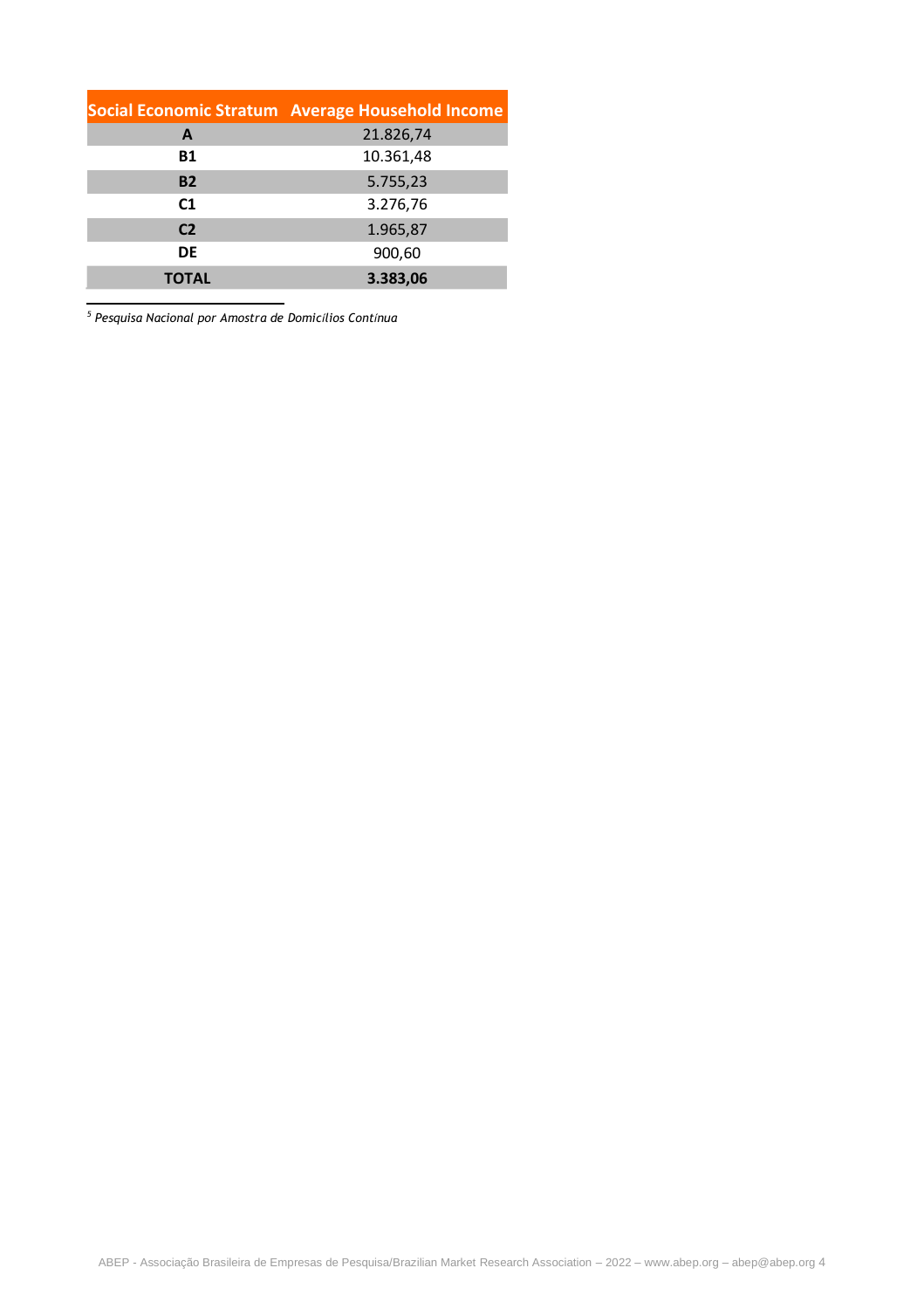### **ITEM COLLECTION PROCEDURE**

It is important and necessary that the criteria be applied uniformly and accurately. For such, it is fundamental to fully comply with the definitions and procedures explained below.

For household appliances ingeneral:

All items in working order in the household must be included (including items kept away, unused), regardless of how they were acquired: purchased, on loan, rented, etc. If the household has an item and has loaned it to another household, then that item shall not be counted, as it is not currently in the household. In case an item is not fully operational, it will only be included if the household intends to have it fixed or replaced within the next six months.

## **Bathroom**

What defines a bathroom is the existence of a toilet bowl. All bathrooms, restrooms, powder rooms, etc., featuring a toilet bowl must be counted, including those in worker's quarters, facilities outside the main house, and any ensuite bathroom(s). To be included, the bathroom must serve the household exclusively. Bathrooms in common areas (that serve more than one dwelling) shall not be included.

#### **Domestic Worker**

Only monthly workers (i.e., regular workers, working in the household at least five days a week, whether or not living in) must be included. Do not forget to include nannies, drivers, cooks, kitchen hands, housekeepers, always considering regular workers.

N.B.: the term "*monthly*" worker concerns workers that work permanently and/or continually at the household, at least five days a week, and is unrelated to how the salary is paid.

## **Automobile**

Do not include taxicabs, vans or pick-up trucks used to provide freight services, or any vehicle used to perform professional activities. Mixed-use vehicles (used for personal and professional activities) shall not be counted either.

## **Personal Computer**

Include all desktop computers, laptops, notebooks and netbooks. **Do not include**: calculators, data organizers, tablets, palmtops, smartphones, and other devices.

#### **Dishwasher**

Include any machine with a dishwashing function.

## **Refrigerator and Freezer**

In the score table, there are two independent rows to check the ownership of refrigerators and freezers, respectively. The score will be applied independently:

If there is a refrigerator in the household, the points (2) corresponding to the ownership of a refrigerator will be assigned;

If the refrigerator features a built-in freezer with an independent door, or if there is a stand-alone freezer in the household, the points (2) corresponding to the ownership of a freezer will be assigned. Thus, that household would score 4 points from the summation of those two items.

## **Washing Machine**

Only automatic or semiautomatic washing machines should be counted. Tub washing machines are NOT to be included.

## **DVD Player**

Consider as a DVD Player (Digital Video Disc or Digital Versatile Disc Player) a household electronic device capable of playing media on DVDs or more modern formats, including videogames, personal computers, and notebooks. Include all portable players and those attached to personal computers.

Car DVD Players are not to be included.

## **Microwave Oven**

Include microwave ovens and appliances with double function (microwave and convection/electric ovens).

## **Motorcycle**

Do not include motorcycles used exclusively for professional activities. Only personal- and mixed-use (personal and professional) motorcycles are counted.

#### **Clothes Dryer**

Include clothes-drying appliances. There are dualfunction appliances (for washing and drying). In those cases, the appliance must be counted as both a washing machine and a clothes-dryer.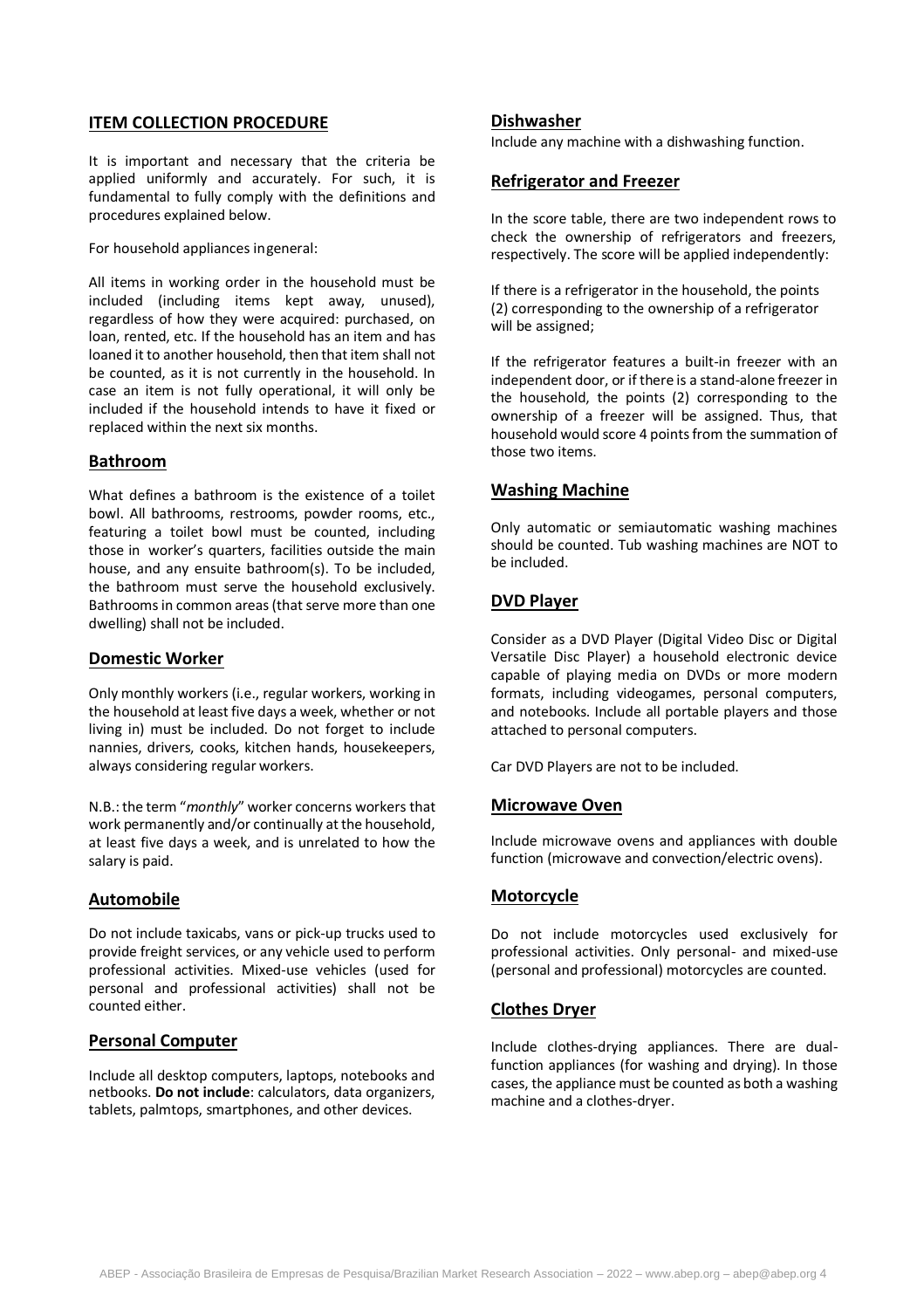## **Questionnaire Template suggested for application**

**Q.NN** – I will now ask you a few questions about items in your household, for economic classification purposes. All electrical-electronic items I will mention must be in working condition, including any items that are stored. In case an item is not working, please, include it only if you intend to have it fixed or replaced within the next six months.

## **INSTRUCTION: All items must be asked by the interviewer and answered by the respondent.**

**Let's get started? In your household,there is(are) (READ EACH ITEM)**

|                                                                                                                                                  |                            | <b>NUMBER IN HOUSEHOLD</b> |   |      |
|--------------------------------------------------------------------------------------------------------------------------------------------------|----------------------------|----------------------------|---|------|
| <b>COMFORT ITEMS</b>                                                                                                                             | <b>NOT</b><br><b>OWNED</b> |                            | 3 | $4+$ |
| Number of passenger cars exclusively for personal (i.e., not<br>professional) use                                                                |                            |                            |   |      |
| Number of washing machines, excluding tub washing machines                                                                                       |                            |                            |   |      |
| Number of bathrooms, restrooms, powder rooms                                                                                                     |                            |                            |   |      |
| DVD Players, including any device that plays DVDs, and excluding Car<br><b>DVD Players</b>                                                       |                            |                            |   |      |
| Number of refrigerators                                                                                                                          |                            |                            |   |      |
| Number of stand-alone freezers, or freezers in two-door<br>refrigerators                                                                         |                            |                            |   |      |
| Number of personal computers, including desktop computers,<br>laptops, notebooks and netbooks, and excluding tablets, palmtops<br>or smartphones |                            |                            |   |      |
| Number of dishwashers                                                                                                                            |                            |                            |   |      |
| Number of microwave ovens                                                                                                                        |                            |                            |   |      |
| Number of motorcycles, not considering those used<br>exclusively for professional activities                                                     |                            |                            |   |      |
| Number of clothes dryers, including washers-and-dryers                                                                                           |                            |                            |   |      |

| <b>Domestic Worker</b>                                            |  |  |  |
|-------------------------------------------------------------------|--|--|--|
| Number of monthly workers, including only those who work at least |  |  |  |
| five days a week                                                  |  |  |  |

| The water used in this household comes from? |                                          |  |  |  |  |
|----------------------------------------------|------------------------------------------|--|--|--|--|
|                                              | The utility company's distributionsystem |  |  |  |  |
|                                              | Well or spring                           |  |  |  |  |
|                                              | ጋther                                    |  |  |  |  |

| Considering the stretch of street your household is at, you would say your street is: |               |  |  |  |  |  |
|---------------------------------------------------------------------------------------|---------------|--|--|--|--|--|
|                                                                                       | Asphalt/Paved |  |  |  |  |  |
|                                                                                       | Dirt/Gravel   |  |  |  |  |  |